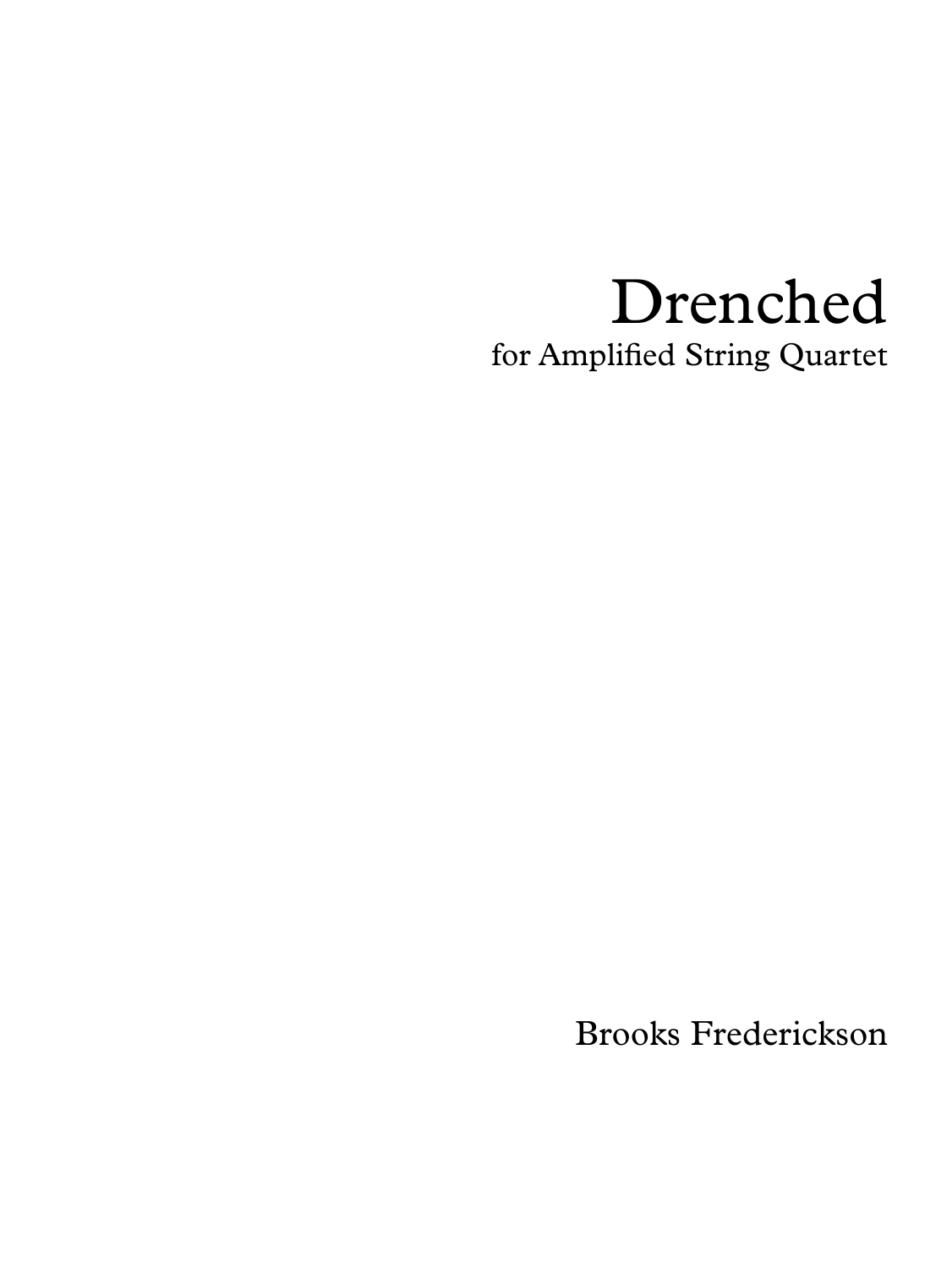## Drenched for Amplified String Quartet

- technical notes -

The string quartet is to be close mic'ed.The signals from those mics is to be sent to an audio interface, processed through a Max Patch (provided by the composer) and sent to the PA system.The amplified is to be loud enough to coverup the acoustic sound of the string quartet. It is to be "drenched" in reverb.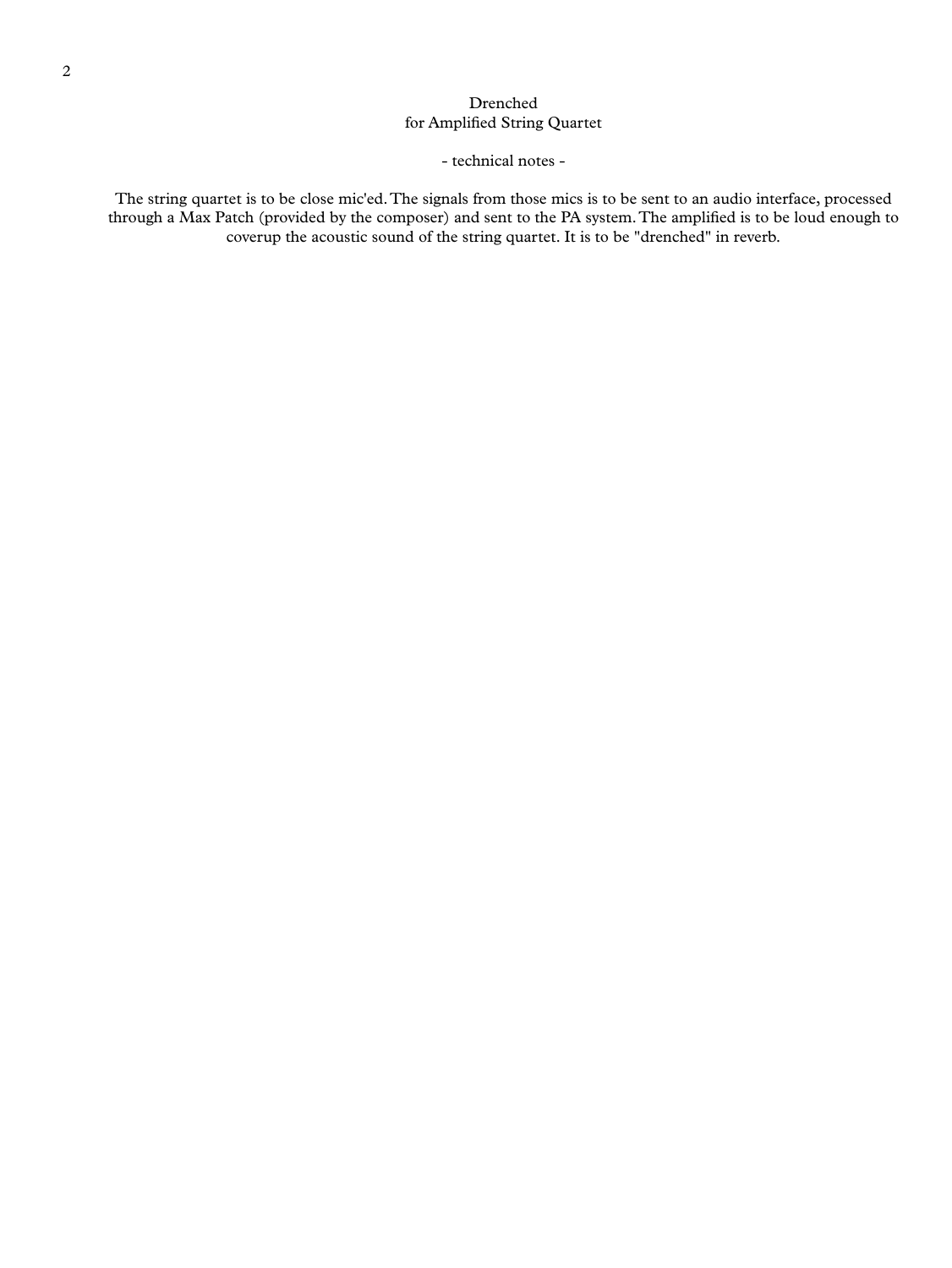## Drenched

Brooks Frederickson



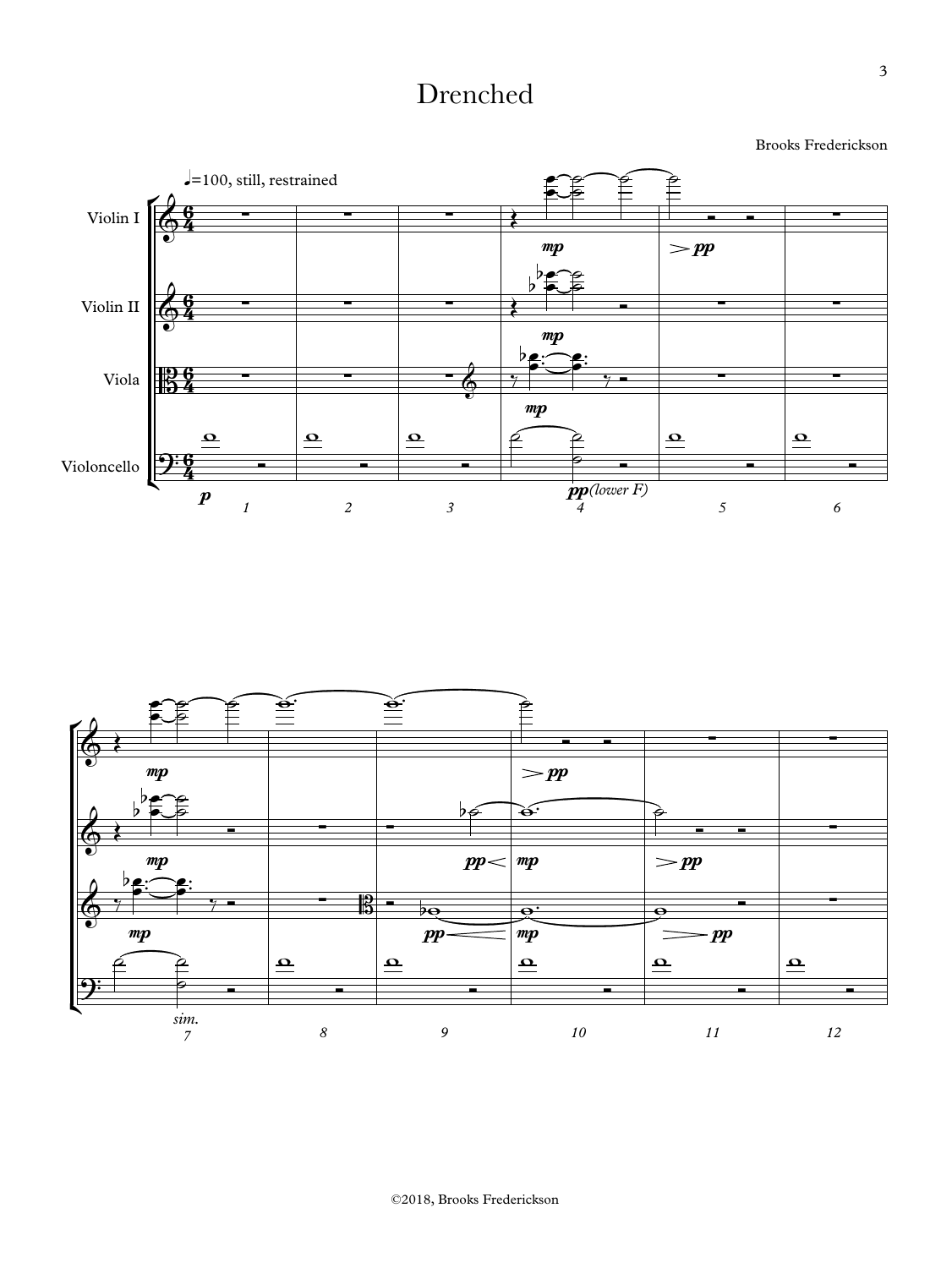





*21 22 23*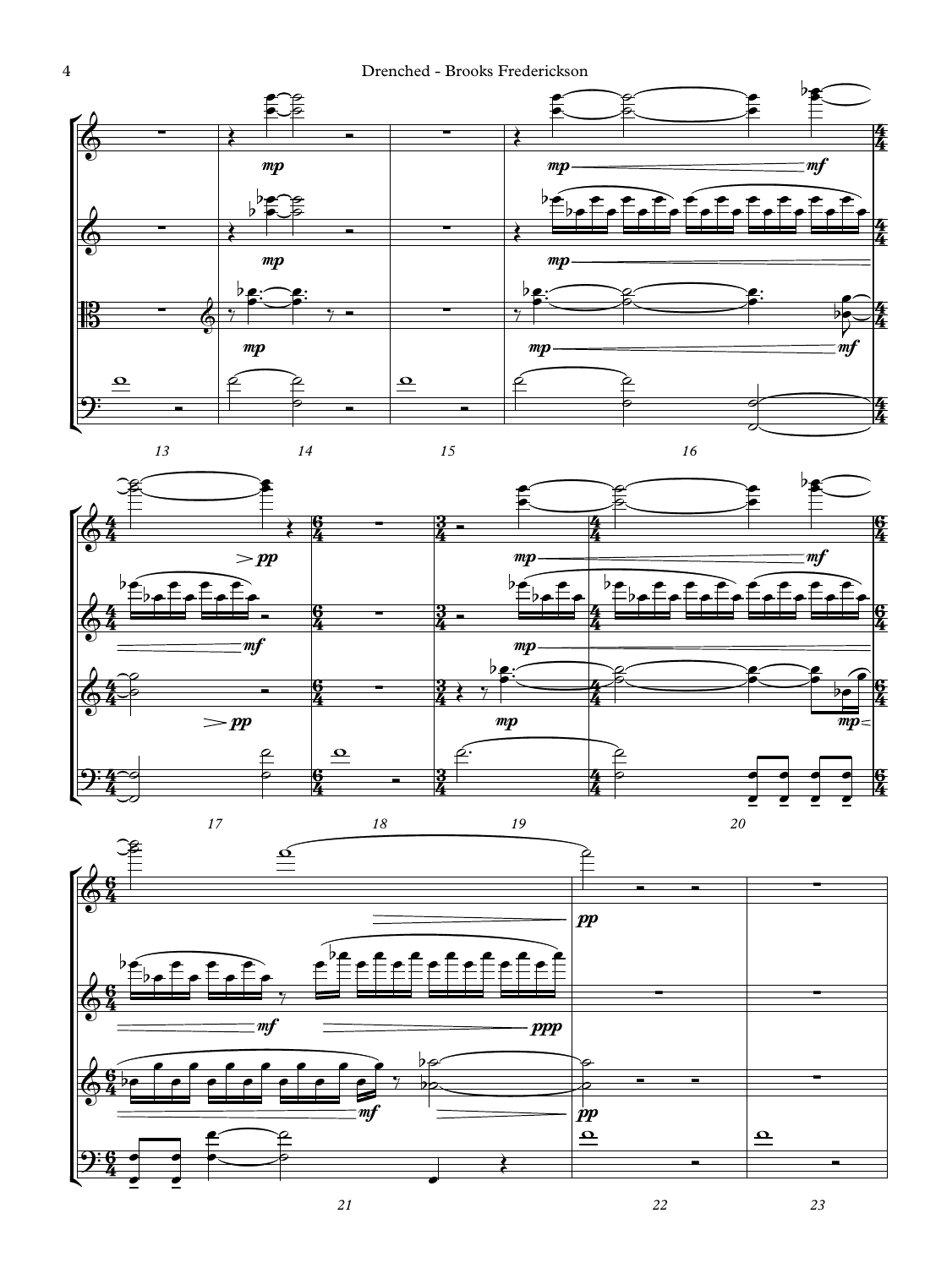



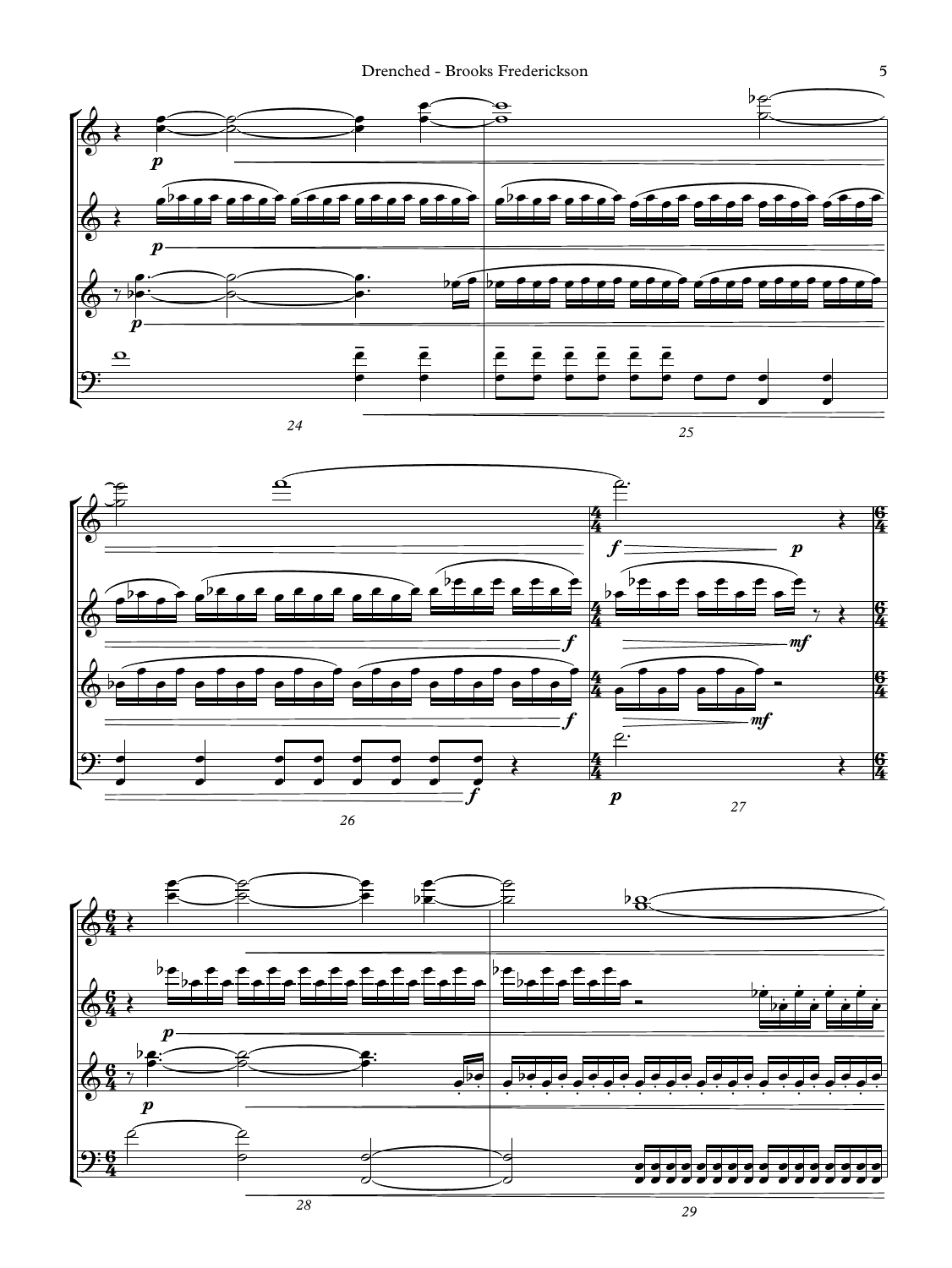



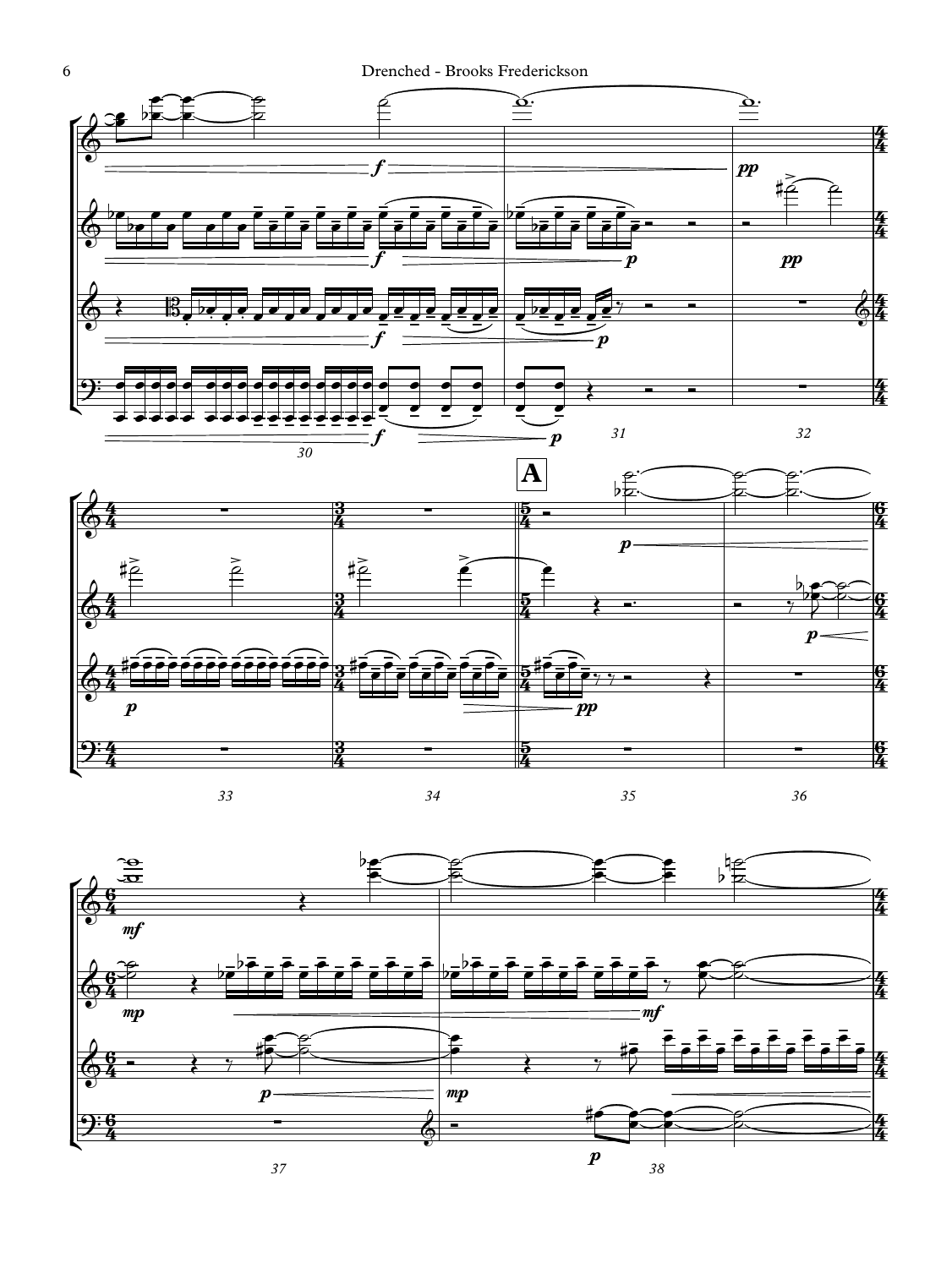



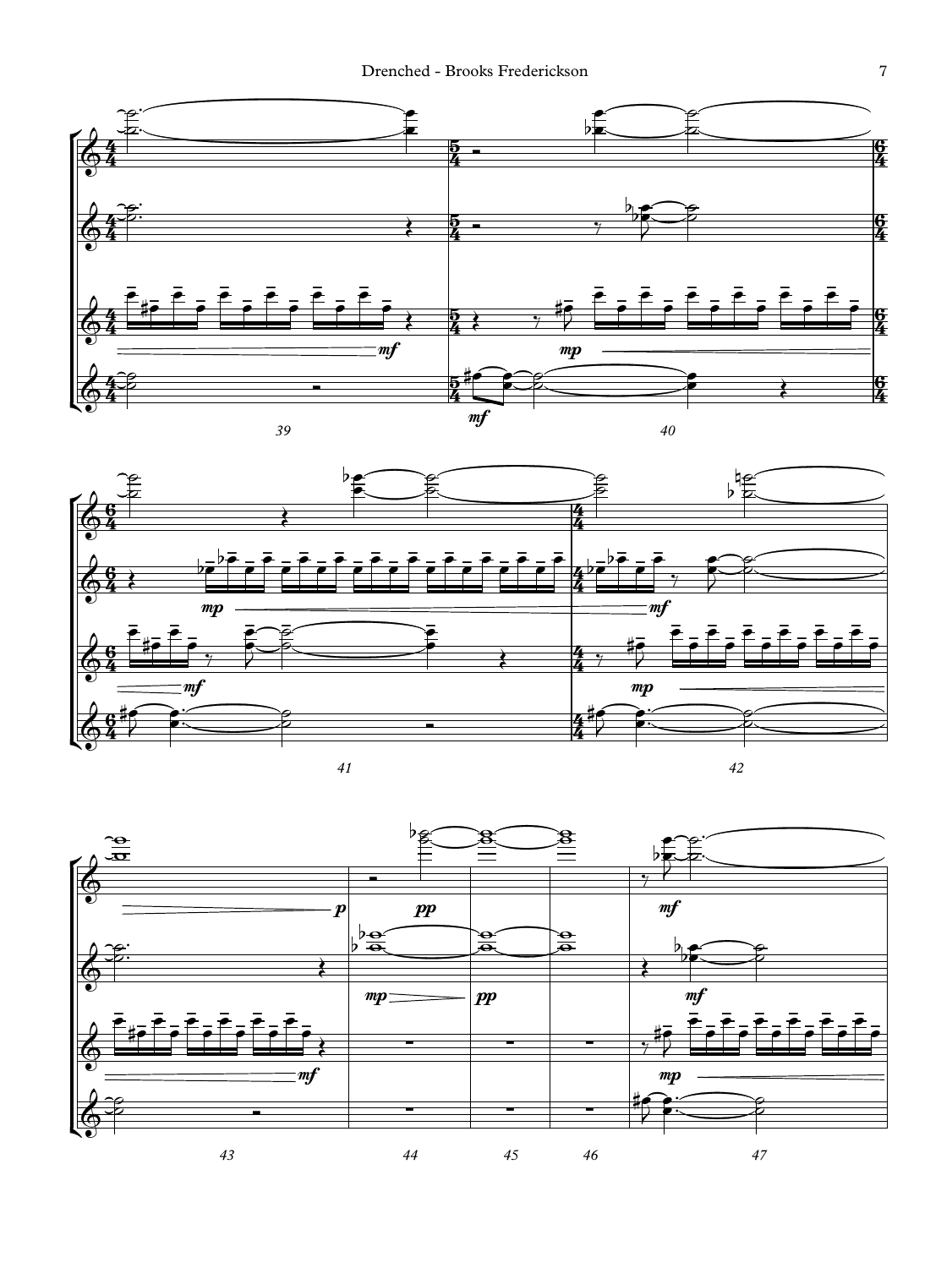



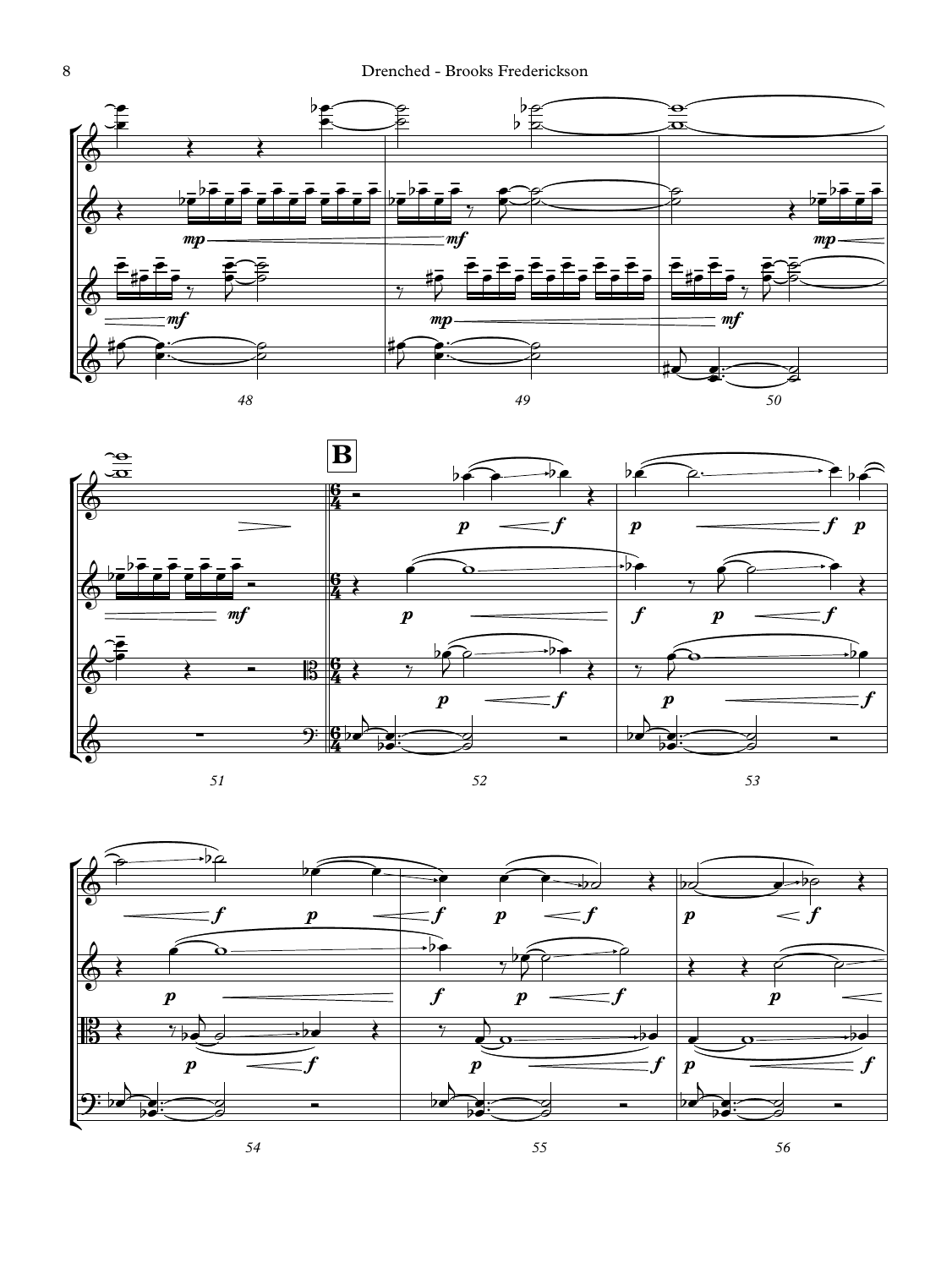



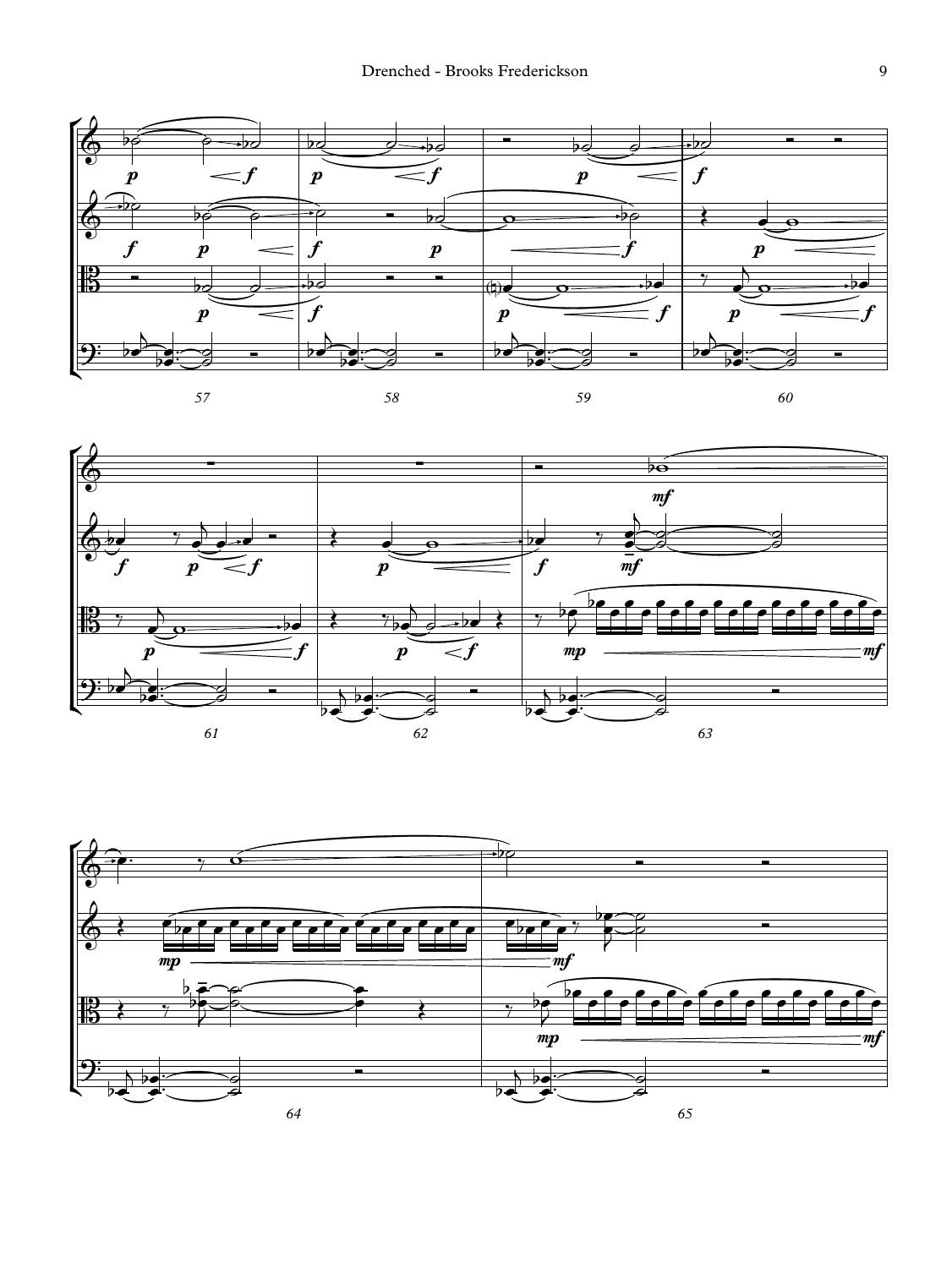



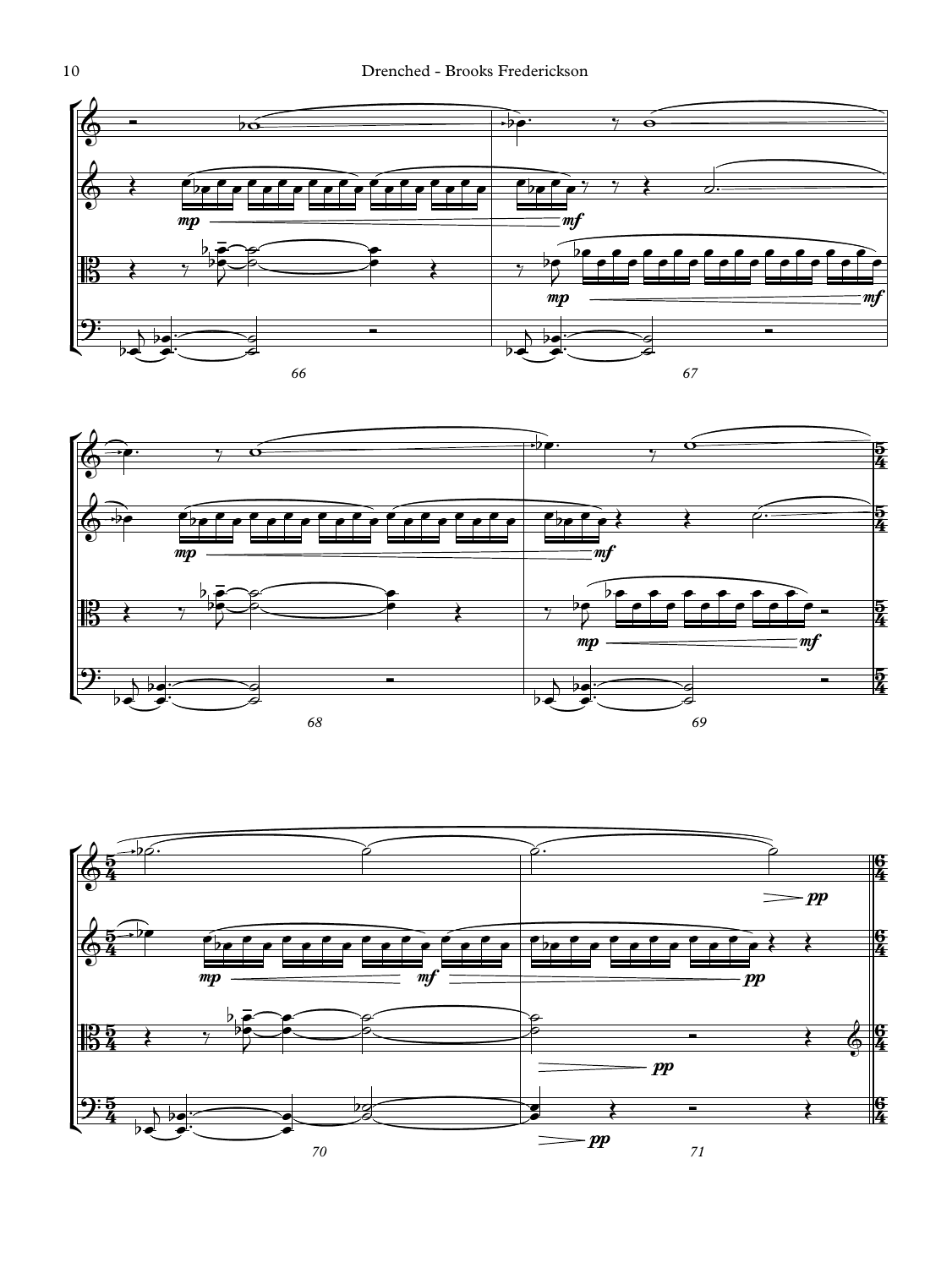